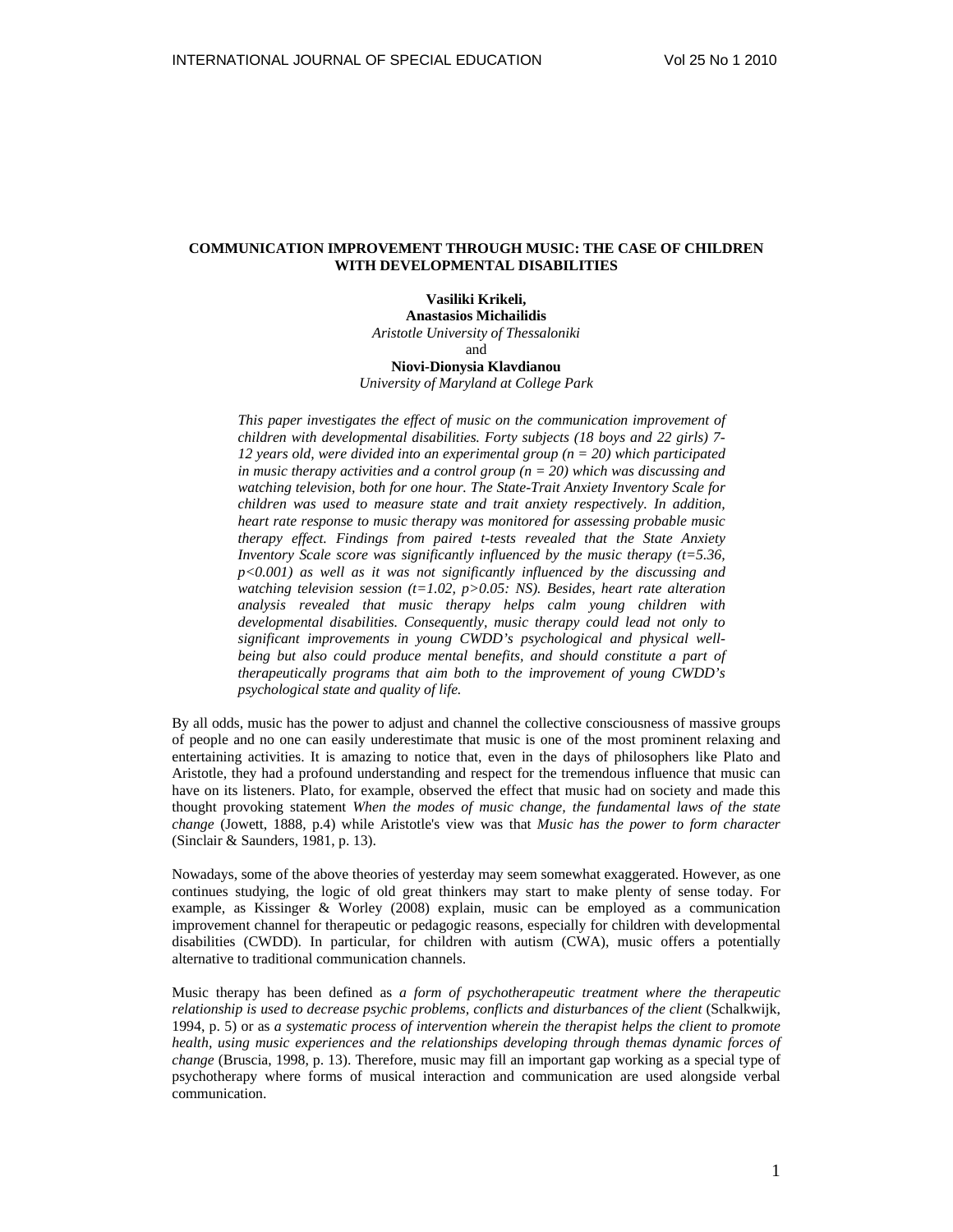Several systematic reviews and meta-analyses have been conducted to examine the effects of music therapy in the field of mental health or communication improvement of CWDD (Dileo & Bradt, 2005; Gold, Heldal, et al., 2005; Gold, Voracek, & Wigram, 2004; Gold, Wigram, & Elefant, 2006; Koger, Chapin, & Brotons, 1999; Maratos, Gold, Wang, & Crawford, 2008; Pesek, 2007; Silverman, 2003; Vink, Birks, Bruinsma, & Scholten, 2003). Many of these reviews and studies have found promising results; however, the quality of the included studies varied. As well as, promising results, applying rigorous study selection criteria, have been found in a recent study focused on the feasibility of using the concert harp as a communication channel for CWA (Kissinger & Worley, 2008).

In psychotherapeutic methods such as music therapy, the term *dose* or *dosage* clearly must be understood metaphorically, not literally. In this direction, Howard, Kopta, Krause, & Orlinsky (1986) have argued that the number of music therapy sessions has been widely accepted as a measure of *dose* opening a discussion on whether the dose relationship in music therapy is linear, or whether the first sessions have a greater influence than subsequent sessions. In addition, the same paper sustains that although a therapy model's proposed active ingredients (such as interpretations, empathic reflections, etc.) might be considered as the most theoretically coherent *unit of treatment*, these are not easy to measure. However, the number of therapy sessions a patient has received is most likely correlated to a patient's exposure to those ingredients and can therefore be used as a readily available proxy measure.

To date, this discussion is still ongoing, and therefore the present study aims at examining both possibilities. In addition, the purpose of this paper is to examine the effect of music therapy on the communication improvement of CWDD by measuring the heart rate not only *ex-ante* and *ex-post* the music therapy session, but also in the middle of it. On the other hand, the State-Trait Anxiety Inventory for children (STAIC; Spielberger et al., 1973) was used, for the measurement of subjects' anxiety. All subjects, from both groups, completed the STAIC scale, alone or with their parents' collaboration. For trait anxiety subscale once, just about twenty minutes before the music therapy or watching television session and for the state anxiety subscale twice, just about twenty minutes before and just after the above procedure.

### **Method**

#### *Sample*

CWDD from five different European countries (Greece, France, Germany, Cyprus and Italy) were examined. Using a lottery-wheel, we randomly selected two special schools and 20 children (subjects) from each country (ten form each school) who fulfilled the inclusion criteria such as participating only in one music therapy program and having developmental disabilities. Afterwards, communication was made with each one of the selected subjects with regard to the research aims. In addition, a written informed consent was obtained from the parents of each child in order to participate in the research. Before the beginning of the research it could be certified that all the children do not suffer from any unusual disease and that they do not take any unusual medication. Additionally, their parents asked to answer a questionnaire about their personal medical history and any special health problem, while a research assistant and a special pathologist were present in order to give any extra clarifications. Finally, 60 subjects who were found to fulfil the exclusion criteria that is parental agreement, unusual health problems, unusual medication and extra participation in other research programs, were excluded from the research.

A total number of 40 children (18 boys and 22 girls), ranging from 7 to 12 years of age (mean=9.8 and standard deviation=1.7), volunteered to participate in the research. All of the subjects had developmental disabilities. In particular, 26 of them had Down syndrome, four had Fragile X syndrome and the rest had Autism Spectrum disorders. They were, then, divided into an experimental group; (A) which participated in music therapy activities (MT) and a control group (B) which was discussing, playing, having fun, enjoying them-selves or watching television (WT). However, the control group was matched in all respects with the experimental one except for the participation in the MT program, which is the factor, who has been willing to investigate.

### *Procedure*

Before the beginning of the research, a presentation of the main aims and a brief description of the general requirements were given to the parents of the selected children. In addition, psychological instruments and instructions were presented and explained in detail for each one of them. Moreover, an approval for the conduct of the research was given from the committee of each institute, where the children were members, after the aims and the design of the research were described and after the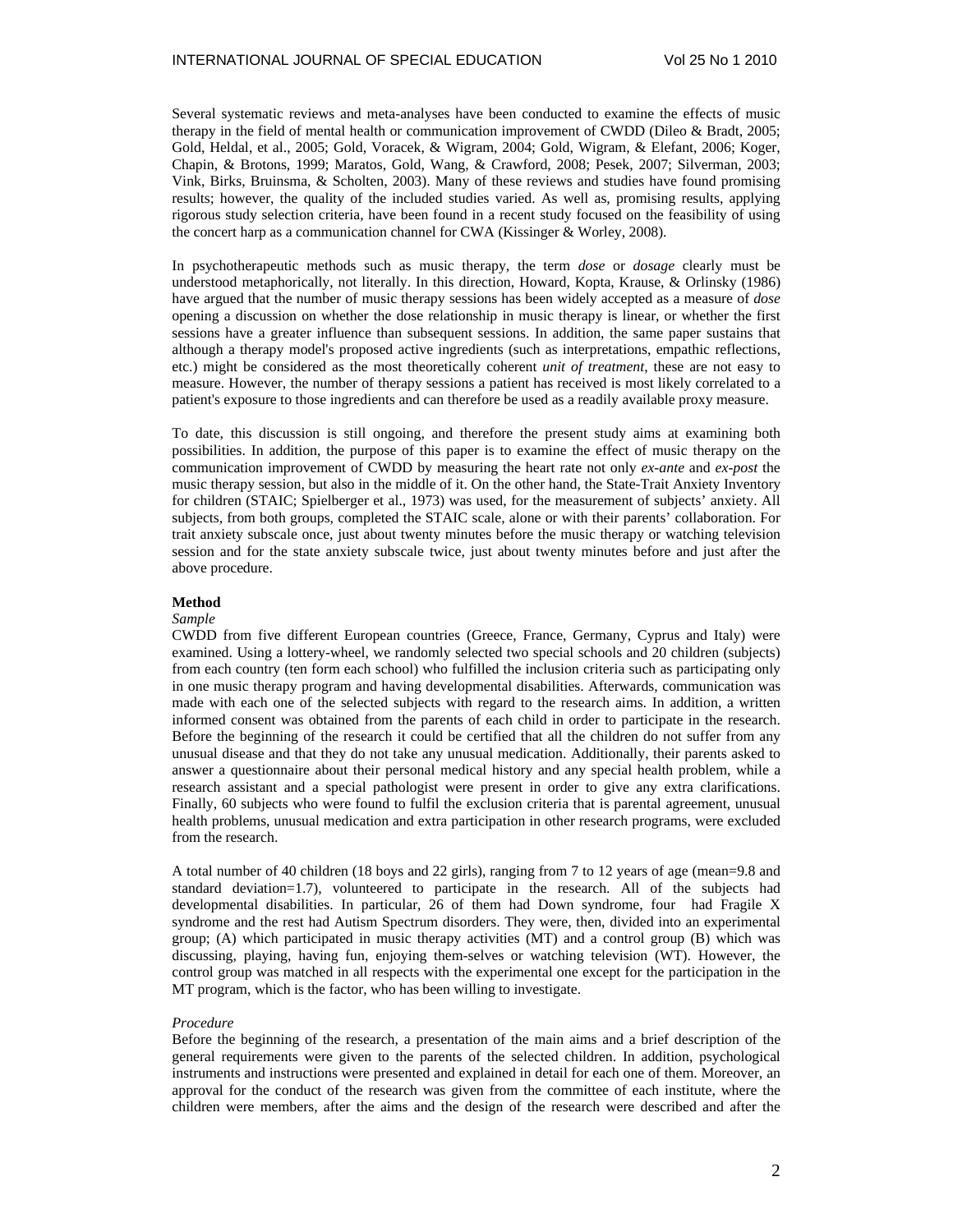certification that the procedures were in agreement with the ethical standards of the Declaration of Helsinki (World Medical Association, 2000).

Then, the subjects of the group A participated in a MT program while the subjects of the group B were asked to stay in a separate room, free to discuss with each other, play or watch television. The duration of the above procedure was sixty minutes for both groups and repeated five times in total during a two months period.

### *Scales of measurement*

The STAIC was used, for the measurement of anxiety. It is comprised of separate, self-report scales for measuring two distinct anxiety concepts: state anxiety (S-Anxiety) and trait anxiety (T-Anxiety). Both S-Anxiety scale (SAIC) and T-Anxiety scale (TAIC) consist of twenty statements, each, that describe how respondents feel *right now, at this very moment*, and how respondents *usually feel*, respectively. The STAIC is similar in conception and structure to the State-Trait Anxiety Inventory (STAI), which provides measures of anxiety for adolescents and adults (Spielberger et al., 1970). Moreover, the STAIC was administered both to the children and parents prior to their completing a novel nonverbal task.

All subjects, from both A and B groups, completed the 40-item scale, alone or with their parents' collaboration. For trait anxiety subscale once, just about twenty minutes before the MT or WT session and for the state anxiety subscale twice, just about twenty minutes before and after the above procedure. Children respond to each item on a three-point rating scale, checking one of three alternatives that describes him or her best or indicates frequency of occurrence. The score of each subject ranges from 20 to 60 degrees according to the above three-point rating subscale. Children generally require eight to twelve minutes to complete each subscale, and less than twenty minutes to complete both.

In addition, heart rate (HR) response to MT was monitored for assessing probable MT effect. So, just before the MT session the special pathologist measured the subjects' baseline HR during two tensecond periods. Besides, the HR measurement repeated twice, in the middle of the MT session and just after the termination of the procedure.

### *Data analysis*

SPSS V.16 for Windows was employed for both descriptive and multivariate statistical analysis of the dataset. Descriptive statistics was used in order to compare the MT effect between groups including means, standard deviations, paired *t*-tests and non-parametric tests. In particular, the non-parametric *Kolmogorov-Smirnov* test was used to evaluate the normal distribution of the sample and the paired *t*test was used to evaluate significant differences between measurements, that is before and after the MT or the WT session, while the independent groups' t-test was used to evaluate significant differences between groups. According to the similar literature the level of significance was set to  $p<0.05$ (Mavrovouniotis et al., 2009).

Multivariate statistical analysis of the groups' A dataset was used in order to classify the subjects and to determine possible relations between MT effect and personal or other characteristics of groups' A subjects. In particular, two-step cluster analysis (SPSS, 2007) was used to classify the subjects in discernible clusters in order to explore the reasons of different levels of SAIC scale measurement and different HR response to MT and a categorical regression model (Kooij & Meulman, 1997) was estimated to determine the relation between subjects' characteristics and STAIC scale measurement or HR. Finally, Reliability analysis (Bohmstedt, 1970; SPSS, 2007) was used to determine the extent to which the items are related to each other to get an overall index of the internal consistency of the scale as a whole, and to identify items that had to be excluded from the scale. Figure 1 (next page) presents the general methodological framework of data collection, statistical analysis and obtained results.

Although, the number of subjects is too small, for multivariate statistical models, the results indicate great attributive values. Therefore the explanation of the clustering, in combination with the relative importance measures and descriptive statistics, can prove extremely valuable.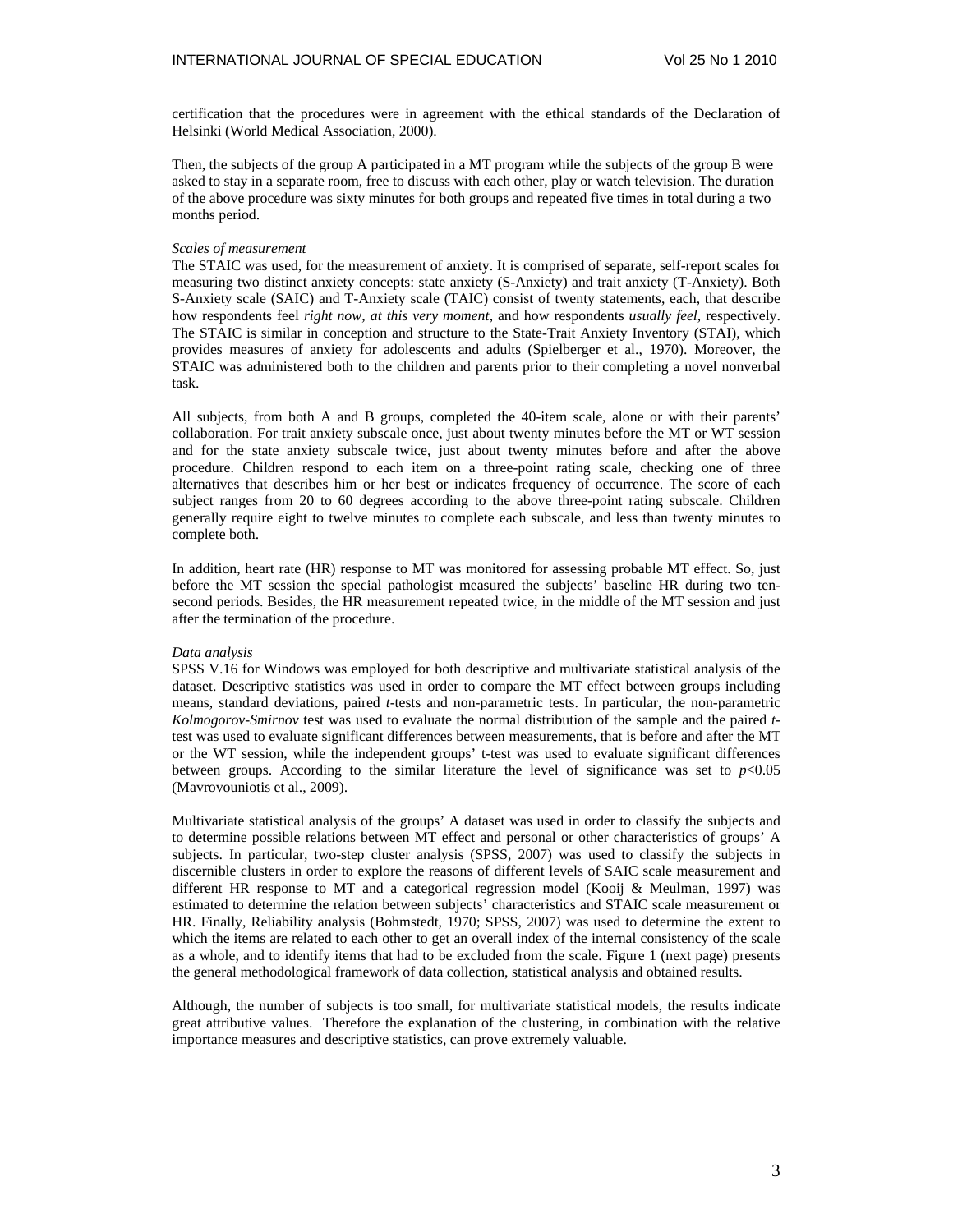## INTERNATIONAL JOURNAL OF SPECIAL EDUCATION Vol 25 No 1 2010



**Figure 1. General methodological framework** 

### **Results**

Figure 2 presents the minimum, maximum and mean values of all measurements of group A subjects' HR just before the MT session, as well after 30 and 60 minutes respectively. Findings from HR alteration analysis revealed that MT helps calm young children with mental retardation. More specifically, 30 minutes after the beginning of the MT the HR mean value decreased from 105.7 bps to 101.9 bps and just after the end of the session decreased more to 100.1 bps. A very interesting point of this observation is that the major part of the HR decrease (67.85%) realized at the first half-hour of the session suggesting that the dose relationship in music therapy is not absolutely linear.



**Figure 2. HR alteration during music therapy session (group A)**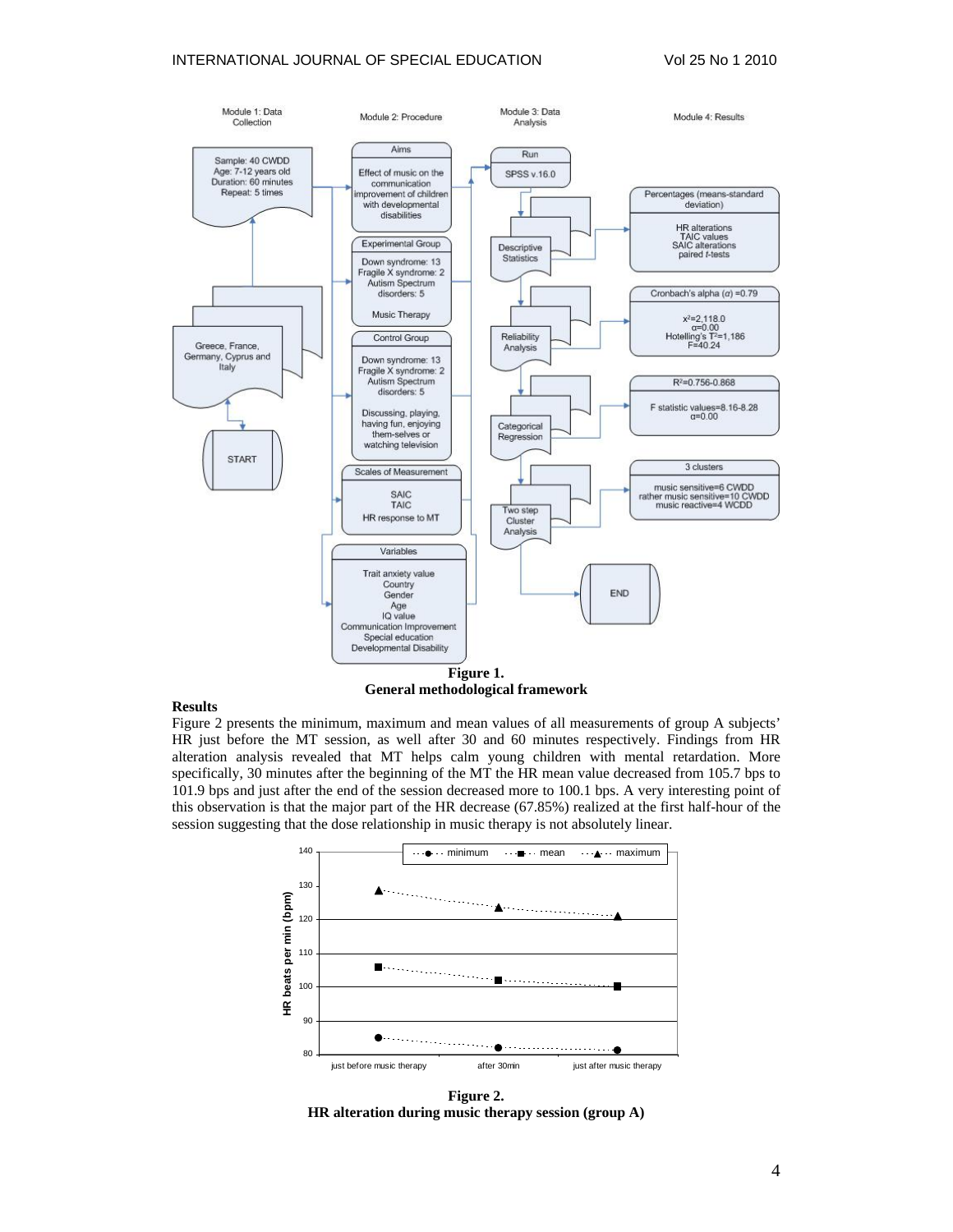Descriptive statistics for each STAIC measure assessed prior to and following the MT and WT sessions and the significance of any demonstrated change are shown in Figure 3. In regard to SAIC, it is obvious that, it was observed a larger decrease in the mean value after the MT session (M=-2.44, SD=3.48) than after the WT one (M=-0.31, SD=1.98). On the other hand, both SAIC and TAIC factors present similar mean values between groups indicating that the control group was very well matched in all respects with the experimental one. Moreover, from paired *t*-tests, it was found out that SAIC score was significantly influenced by the MT ( $t=5.36$ ,  $p<0.001$ ) as well as it was not significantly influenced by the WT session (*t*=1.02, *p*>0.05: NS).



**Figure 3. Alterations to SAIC factors and TAIC mean values for both groups** 

The two-step cluster analysis extracted automatically the optimal solution of three clusters. The majority of the subjects (10 or 50%) were included in the second cluster while 6 (30%) and 4 (20%) of them included in the first and third cluster respectively. Regarding the distribution of observations in the above clusters, it is shown in Table 1, that mainly female children with Autism Spectrum disorders **Table 1.** 

| Distribution of observations each cluster (if equencies and percentages) |                |                                    |                       |  |  |  |  |
|--------------------------------------------------------------------------|----------------|------------------------------------|-----------------------|--|--|--|--|
| <b>Continuous variables</b>                                              | $1st$ (6, 30%) | <b>Clusters</b><br>$2nd$ (10, 50%) | $3^{\rm rd}$ (4, 20%) |  |  |  |  |
|                                                                          |                |                                    |                       |  |  |  |  |
| 1. Down syndrome                                                         | 1(16.7%)       | 10 $(100.0\%)$                     | $2(50.0\%)$           |  |  |  |  |
| 2. Fragile X syndrome                                                    |                |                                    | $2(50.0\%)$           |  |  |  |  |
| 3. Autism Spectrum disorders                                             | $5(83.3\%)$    |                                    |                       |  |  |  |  |
| 4. Male                                                                  | 1(16.7%)       | $7(70.0\%)$                        | $1(25.0\%)$           |  |  |  |  |
| 5. Female                                                                | $5(83.3\%)$    | $3(30.0\%)$                        | $3(75.0\%)$           |  |  |  |  |
| 6. SAIC decrease                                                         | $6(100.0\%)$   | $7(70.0\%)$                        | $1(25.0\%)$           |  |  |  |  |
| 7. HR decrease                                                           | $6(100.0\%)$   | 4 $(40.0\%)$                       | $2(50.0\%)$           |  |  |  |  |
| 8. SAIC increase                                                         |                | $3(30.0\%)$                        | $3(75.0\%)$           |  |  |  |  |
| 9. HR increase                                                           |                | $6(60.0\%)$                        | $2(50.0\%)$           |  |  |  |  |
| 10. Communication Improvement (YES)*                                     | $6(100.0\%)$   | 10 $(100.0\%)$                     | $2(50.0\%)$           |  |  |  |  |
| 11. Communication Improvement (NO) <sup>*</sup>                          |                |                                    | $2(50.0\%)$           |  |  |  |  |
| 12. TAIC mean value $(>28)$                                              |                | $2(20.0\%)$                        | $4(100.0\%)$          |  |  |  |  |
| 13. TAIC mean value $\langle 28 \rangle$                                 | 6 $(100.0\%)$  | $8(80.0\%)$                        |                       |  |  |  |  |

| Distribution of observations each cluster (frequencies and percentages) |  |  |  |  |  |
|-------------------------------------------------------------------------|--|--|--|--|--|
|                                                                         |  |  |  |  |  |

*\* Subjective estimations of the research assistant*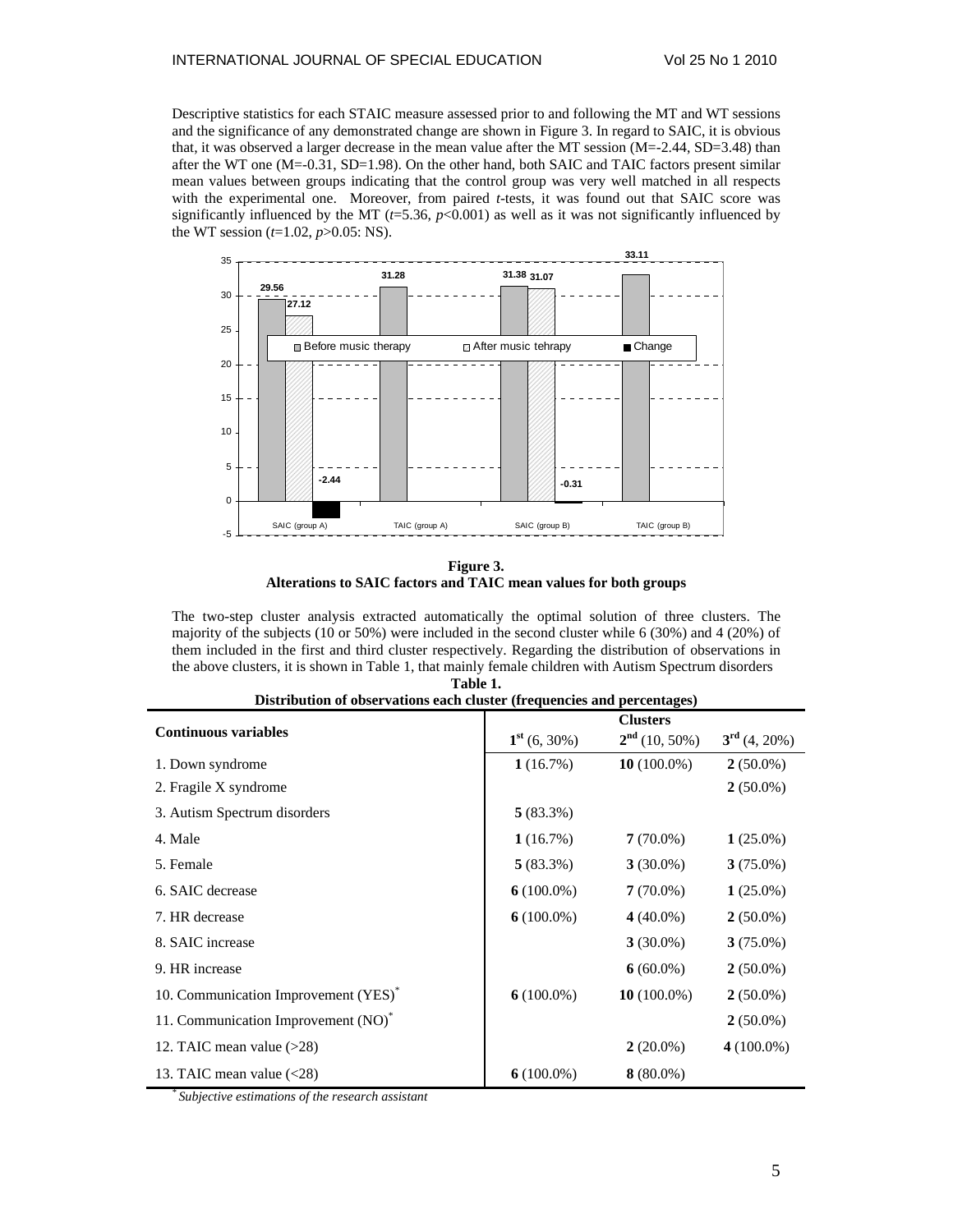constitute the first cluster. It is important to point out that all the SAIC and HR mean values, related to the subjects of first cluster, decreased just after the MT session indicating the positive effect of MT on the children with Autism Spectrum disorders. As well as, according to the research assistant estimations, all the subjects of the first cluster improved their communication ability after the MT session. On the other hand, female children with Down syndrome or Fragile X syndrome constitute the third cluster. All the subjects of this cluster presented large TAIC values (>28) while the majority of their SAIC and HR mean values increased after the MT session indicating the negative effect of MT on the children of the third cluster. Finally, the second cluster mainly includes male children with Down syndrome who affected rather positive regarding their SAIC change and rather negative regarding their HR change. In tabloid form, we could describe the subjects of the first cluster as *music sensitive*, of the second cluster as *rather music sensitive* and of the third clusters as *music reactive*.

Reliability analysis (Bohmstedt, 1970; SPSS, 2007) was then employed in order to determine the extent to which the eight continuous variables of Table 2 are related to each other and to investigate the reliability of the selected scales. The value of Cronbach's alpha (*α*) reliability coefficients (SPSS, 2007) were found equal to 0.79 for the SAIC scale measurement and 0.82 for the HR change scale. So, the selected scales are reliable as the related coefficients exceed the constant value (>0.70) suggested by Bohmstedt (1970). In addition, Friedman two-way analysis of variance, with  $x^2=2,118$  ( $\alpha=0.00$ ) and Hotelling's  $T^2=1,186$  (F=40.24 &  $\alpha=0.00$ ), indicated the significance in differences of item means. Having accepted the consistency of the eight items, the average rankings for each subject were used as the numerical values of the dependent variable *SAIC or HR decrease* which along with the categories of eight independent variables are shown in Table 2.

**Table 2. Selected independent variables** 

| Independent variables        | Type    | Categories                                                            |  |  |
|------------------------------|---------|-----------------------------------------------------------------------|--|--|
| 1. Trait anxiety value       | Ordinal | 1=over 28, 2=under $28$                                               |  |  |
| 2. Country                   | Nominal | 1=Greece, 2=France, 3=Germany, 4=Cyprus, 5=Italy                      |  |  |
| 3. Gender                    | Nominal | $1$ =male, $2$ =female                                                |  |  |
| 4. Age                       | Ordinal | 1=under 8, $2=9-10$ , $3=over 11$                                     |  |  |
| 5. IO value                  | Ordinal | 1=under 24, 2=25-39, 3=40-54, 4=55-69, 5=over 70                      |  |  |
| 6. Communication Improvement | Ordinal | 1=no, 2=rather no, 3=neither yes nor no, 4=rather yes, $5 = yes$      |  |  |
| 7. Special education         | Ordinal | $1=2$ or less years, $2=3-4$ years, $3=5$ or more years               |  |  |
| 8. Developmental Disability  | Nominal | 1=Down syndrome, 2=Fragile X syndrome, 3=Autism Spectrum<br>disorders |  |  |

Then, investigating further the dependent variable *SAIC or HR decrease* in order to find out how SAIC or HR mean values influenced by personal characteristics of each clusters' subjects we employed the categorical regression model. Categorical regression (Kooij & Meulman, 1997) was used to handle the optimally transformed categorical variables. It yielded  $R^2$  values ranging from 0.756 (1<sup>st</sup> cluster) to 0.868 (3rd cluster) indicating moderate relation between the *SAIC or HR decrease* and the group of selected predictors (Table 3). However, since  $R^2 > 0.70$ , it is indicated that more than 70% from (75.6%) to 86.8%) of the variance in the *SAIC or HR decrease* rankings is explained by the regression of the optimally transformed variables used. The F statistic values from (8.16 to 8.28) with corresponding  $\alpha$ =0.00 indicates that this model is always performing well.

## **Table 3.**

| <b>Relative Importance Measures</b> |    |                  |                                         |                                         |                                   |            |  |  |
|-------------------------------------|----|------------------|-----------------------------------------|-----------------------------------------|-----------------------------------|------------|--|--|
| Cluster                             | N  | $\mathbf{R}^{2}$ | <b>Relative Importance Measures</b>     | <b>Total</b><br><b>Explanation</b>      |                                   |            |  |  |
| 1 <sup>st</sup>                     | 6  | 0.756            | Communication<br>Improvement<br>(0.584) | Developmental<br>Disability<br>(0.226)  | Gender<br>(0.125)                 | $(93.5\%)$ |  |  |
| 2 <sup>nd</sup>                     | 10 | 0.770            | Developmental<br>Disability<br>(0.632)  | Communication<br>Improvement<br>(0.156) | Trait anxiety<br>value<br>(0.118) | $(90.6\%)$ |  |  |
| 3 <sup>rd</sup>                     | 4  | 0.868            | Trait anxiety value<br>(0.512)          | Developmental<br>Disability (0.236)     | Gender<br>(0.103)                 | $(85.1\%)$ |  |  |

*Dependent variable: SAIC or HR decrease*

The relative importance measures (Pratt, 1987) of the independent variables show that the most influential factors predicting *SAIC or HR decrease* in the first cluster correspond to *Communication*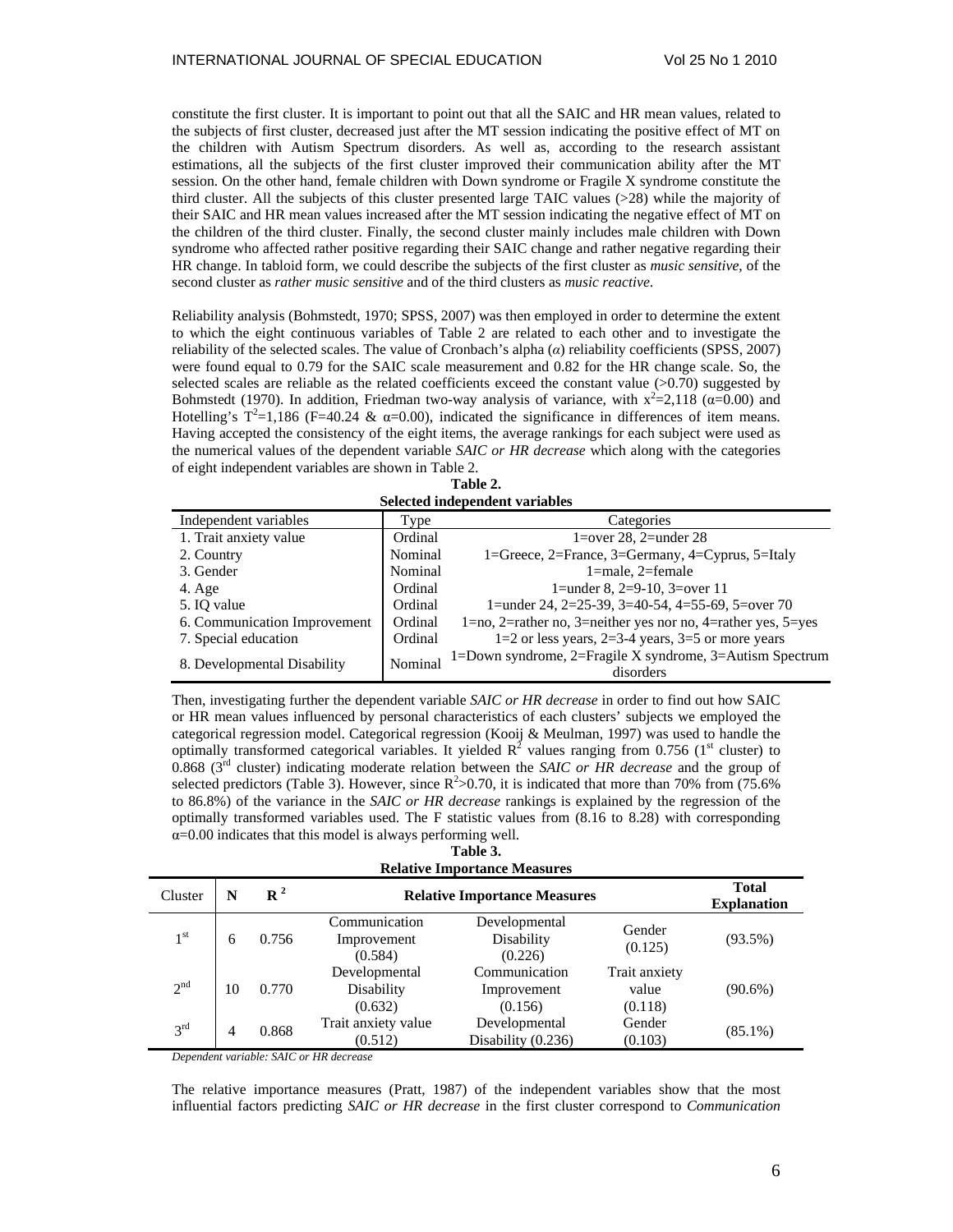*improvement* (accounting for 58.4%), followed by *Developmental Disability* (22.6%), and *Gender* (12.5%). Respectively, the relative importance measures of the independent variables, which are reported in the second cluster, are higher for the variables of *Developmental Disability*, *Communication Improvement* and *Trait anxiety value*. Finally, the relative importance of the above independent variables in the third cluster is presented high for the variables of *Trait anxiety value*, *Developmental Disability* and *Gender*. The total percentage of the *SAIC or HR decrease* which is explained by the estimated three independent variables, in each cluster, is calculated in the last column of Table 3. In particular, the additive importance of estimated independent variables accounts for about 93.5%, 90.6% and 85.1% for the first, second and third clusters respectively.

### **Discussion**

In recent years, MT offers a potentially viable alternative to traditional communication channels for CWDD and especially for CWA (Kissinger & Worley, 2008). In the context of treatment options for CWDD, MT may fill an important gap, which traditional therapies do not fill. Previous clinical reports (Rolvsjord, 2001; Solli, 2008) as well as research studies (Hannibal, 2005; Hanser & Thompson, 1994; Meschede, Bender, & Pfeiffer, 1983) have reported that MT has helped some patients and especially children who did not benefit from exclusively verbal psychotherapy. Many of these have found promising results; however, the quality of the included studies varied.

In this paper an indicatory dataset, centralized from 40 typical subjects, have been analyzed using twostep clustering, categorical regression models and descriptive statistics analysis in order to classify the subjects and to determine possible relation between MT and communication improvement of the subjects. The results overall indicate that the MT process improved the communication ability of CWDD.

More specifically, we found out that there is a strong statistical relation between communication improvement and SAIC or HR decrease, for CWA and for children with Down syndrome (CWDS), indicating that communication improvement for the majority of CWDD can be well explained through the analysis of the *SAIC or HR decrease* dependent variable. In this direction, HR alteration analysis revealed that MT helps calm young CWDD. In addition, the major part of the HR decrease realized at the first half-hour of the MT session suggesting that the dose relationship in music therapy is not linear. A further finding is that SAIC score was significantly influenced by the MT as well as it was not significantly influenced by the WT session.

Regarding the distribution of observations in the clustering procedure, all the subjects of the first and third cluster improved their communication ability, after the MT session, and the majority of them improved their SAIC and HR mean values. Synoptically, we could describe the CWA as *music sensitive* subjects, the majority (77%) of the CWDS as *rather music sensitive* subjects and the rest of the CWDD as *music reactive* subjects.

Moreover, the relative importance measures of the independent variables show that the most influential factors predicting *SAIC or HR decrease* correspond to *Communication improvement*, *Developmental Disability* and *Trait Anxiety value*. More specifically, in the first cluster, the decrease of SAIC or HR values explained mainly by the *Communication improvement* of the subjects. In addition, in the second and third cluster, the decrease of SAIC or HR values explained by the Down syndrome and the TAIC mean values (>28) of the subjects, respectively.

From a methodological point of view the contribution of this paper provided an application of modern multivariate methodologies in the field of special education. In particular, although several articles have been conducted to examine the effects of music therapy our study presents a first application of categorical methodologies in the field of mental health. The main benefit of employing the above methodologies is that they can handle optimally both continuous and categorical variables as well as attributes (Michailidis, 2007). Thus, a combination of categorical regression model with a two-step cluster analysis can be very useful, in the examination of communication improvement of CWDD, as the categorical variables of Table 2 can be better accommodated (Michailidis, 2007).

Consequently, this study provides interesting and initial observations as well as it demonstrates verifiability. However, as a first systematic attempt to assess the effect of MT on the communication improvement of CWDD, our study was limited to a rather small sample and a rather restrained amount of time for the observations. Therefore, due to the small number of subjects (sample) and due to the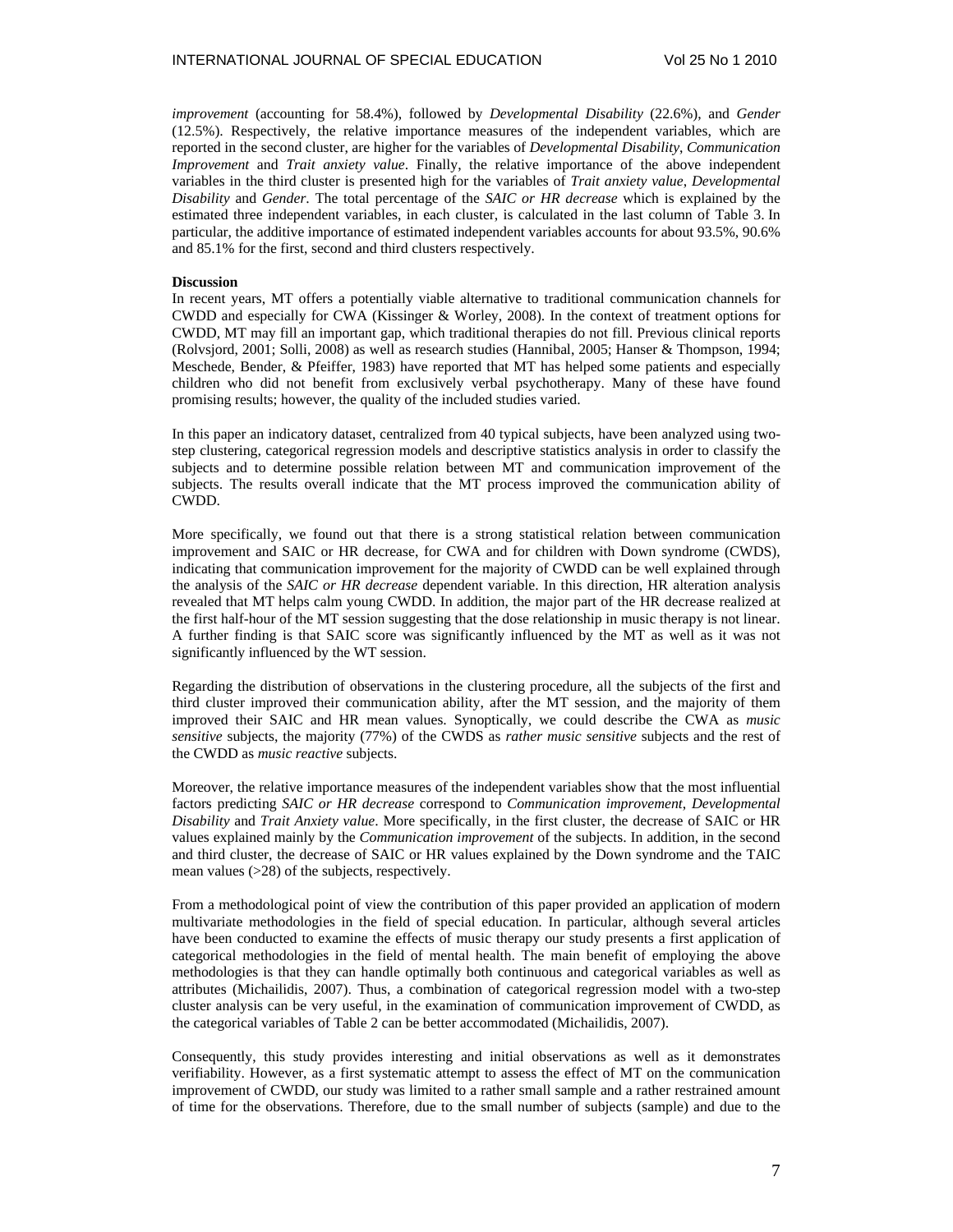indefinable number of CWDD (population) our study rather lacks generalizability. Nevertheless, the observations made in this study provide a beginning for further research, which could extend the investigation to more representative sample.

In conclusion, MT could lead to significant improvements in young CWDD's psychological and physical well-being. In addition, the participation of CWDD in MT programs could produce not only psychological and physical but also mental benefits, and should constitute a part of therapeutically programs that aim both to the improvement of young CWDD's psychological state and quality of life. However, these observations about the value of MT are preliminary. Although there have been indications for the positive effects these cannot be generalized to assess long-term participation in a MT program. In order to support these observations further validation research is necessary.

## **References**

Bruscia, K. E. (1998). *Defining music therapy.* (2<sup>nd</sup> ed.) Gilsum, NH: Barcelona Publishers.

Bohmstedt, G. W. (1970). Reliability and validity assessment in attitude measurement. In *Attitude Measurement.* (ed. Summers, G. F.) Chicago: Rand-McNally & Co.

Dileo, C., & Bradt, J. (2005). *Medical music therapy: A meta-analysis*. Cherry Hill: Jeffrey Books.

Gold, C., Heldal, T. O., Dahle, T., & Wigram, T. (2005). Music therapy for schizophrenia or schizophrenia-like illnesses. *Cochrane Database of Systematic Reviews*, 2.

Gold, C., Voracek, M., & Wigram, T. (2004). Effects of music therapy for children and adolescents with psychopathology: A meta-analysis. *Journal of Child Psychology and Psychiatry and Allied Disciplines*, *45*(6), 1054-1063.

Gold, C., Wigram, T., & Elefant, C. (2006). Music therapy for autistic spectrum disorder. *Cochrane Database of Systematic Reviews*, 2.

Hannibal, N. (2005). *Beskrivelse av patientpopulationen i klinisk musikterapi på fem psykiatriske institutioner i Danmark i perioden August 2003-Juli 2004* [Description of the patient population in clinical music therapy in five psychiatric institutions in Denmark, August 2003-July 2004]. In Ochsner Ridder, H. M., Nygaard Pedersen, I., & Hannibal, N. (Eds.), Musikterapi i psykiatrien (64-75). Aalborg, Denmark: Musikterapiklinikken, Aalborg Psykiatriske Sygehus, Aalborg Universitet.

Hanser, S. B., & Thompson, L. W. (1994). Effects of a music therapy strategy on depressed older adults. *Journals of Gerontology*, *49*(6), 265-269.

Howard, K. I., Kopta, S. M., Krause, M. S., & Orlinsky, D. E. (1986). The dose-effect relationship in psychotherapy. *American Psychologist*, *41*(2), 159-164.

Jowett, B. (1888). *The Republic of Plato.* (Translated by Benjamin Jowett) Oxford: Oxford Clarendon Press.

Kissinger, L., & Worley, D. W. (2008). Using the Harp as a Communication Channel with Children with Autism. *International Journal of Special Education*, *23*(3), 149-156.

Koger, S. M., Chapin, K., & Brotons, M. (1999). Is music therapy an effective intervention for dementia? A meta-analytic review of literature. *Journal of Music Therapy*, *36*(1), 2-15.

Kooij, Van der, A. J., & Meulman, J. J (1997). MURALS: multiple regression and optimal scaling using alternating least squares. In *Advances in Statistical Software.* (ed.. Bandilla, W., & Faulbaum, F.) Stuttgart: Lucius & Lucius.

Maratos, A., Gold, C., Wang, X., & Crawford, M. (2008). Music therapy for depression. *Cochrane Database of Systematic Reviews*, 1.

Mavrovouniotis, F. H., Argiriadou, E. A., & Papaioannou, C. S. (2009). Greek traditional dances and quality of old people's life. *Journal of Bodywork and Movement Therapies*, doi: 10.1016/j.jbmt.2008.11.05.

Meschede, H. G., Bender, W., & Pfeiffer, H. (1983). Musiktherapie mit psychiatrischen Problempatienten [Music therapy with psychiatric problem patients]. Psychotherapie, Psychosomatik, *Medizinische Psychologie*, *33*(3), 101-106.

Michailidis, A. (2007). Agricultural extension services in mountain areas of Greece. *Journal of International Agricultural Extension and Education*, *14*(1), 71-80.

Pesek, U. (2007). Musiktherapiewirkung: Eine Meta-Analyse [Effects of music therapy: A metaanalysis]. *Musiktherapeutische Umschau*, *28*(2), 110-135.

Pratt, J. W. (1987). *Dividing the indivisible: using simple symmetry to partition variance explained*. In Proceedings of the second International Conference in Statistics. (ed. Pukkika, T., & Puntanen, S.) Tampere: University of Tampere.

Rolvsjord, R. (2001). Sophie learns to play her songs of tears: A case study exploring the dialectics between didactic and psychotherapeutic music therapy practices. *Nordic Journal of Music Therapy*, *10*(1), 77-85.